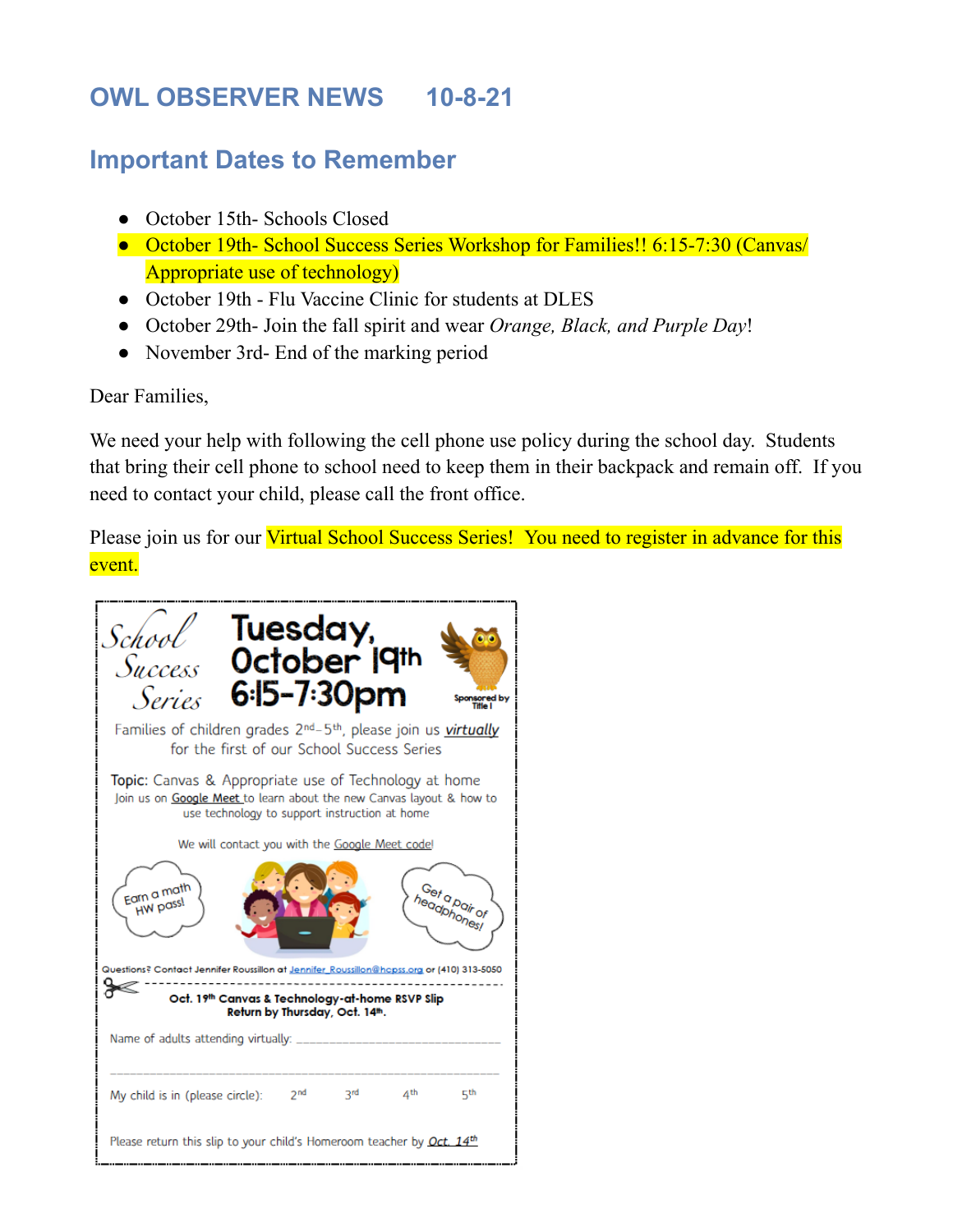### **Free and Reduced Meals Information:**

Each year, families are required to complete the Free and Reduced Meals application. Information can be found at the link below:

#### <https://www.hcpss.org/food-services/farms/#opportunities>

Thank you for supporting your children and DLES staff. Together we can make a difference!

Mrs. Balter and Mr. Robinson

### **Health Room News**

Per health services guidelines, any student who is exhibiting the following symptoms will need a negative PCR COVID test prior to returning to school.

- *fever of 100.4 or higher*
- *sore throat, cough*
- *difficulty breathing*
- *diarrhea or vomiting*
- *new onset of severe headache (especially with fever)*
- *new loss of taste or smell*

If you do get a PCR test, please forward the results to diann rocha@hcpss.org and alicia fleischer@hcpss.org and indicate your name and reason for the test.

*As always: your student should be fever free for 24 hours (without the use of medication such as Tylenol or Motrin) and free of vomiting/ diarrhea for 24 hours prior to returning to school.*

If you are having symptoms and are getting a COVID test, please let your teacher know so attendance can be marked accordingly, and the absence will be excused.

Please note: If one household member (IE sibling) is having symptoms and getting tested for COVID, all unvaccinated members of the household must stay home from school until the PCR test has been confirmed negative and attendance will not be counted against them.

Thank you for your attention and adherence to the guidelines during this time as we work hard to ensure the health and safety of the DLES community.

Testing sites: [https://www.howardcountymd.gov/covid-19-testing](https://nam10.safelinks.protection.outlook.com/?url=https%3A%2F%2Fwww.howardcountymd.gov%2Fcovid-19-testing&data=04%7C01%7CJulie_Forman%40hcpss.org%7Ccd85762728e24066045608d98295513f%7C96a9ac4c477e4dada2b28ad3fc46790b%7C1%7C0%7C637684400096259433%7CUnknown%7CTWFpbGZsb3d8eyJWIjoiMC4wLjAwMDAiLCJQIjoiV2luMzIiLCJBTiI6Ik1haWwiLCJXVCI6Mn0%3D%7C1000&sdata=IPg3kjHVEqMm7d9IWKiXydaUsEJbdL0gFiAQQR3lXO0%3D&reserved=0)

### **Flu Clinic**

DLES will have a Flu Vaccination Clinic on October 19th for our students. An additional email will be sent to families with information.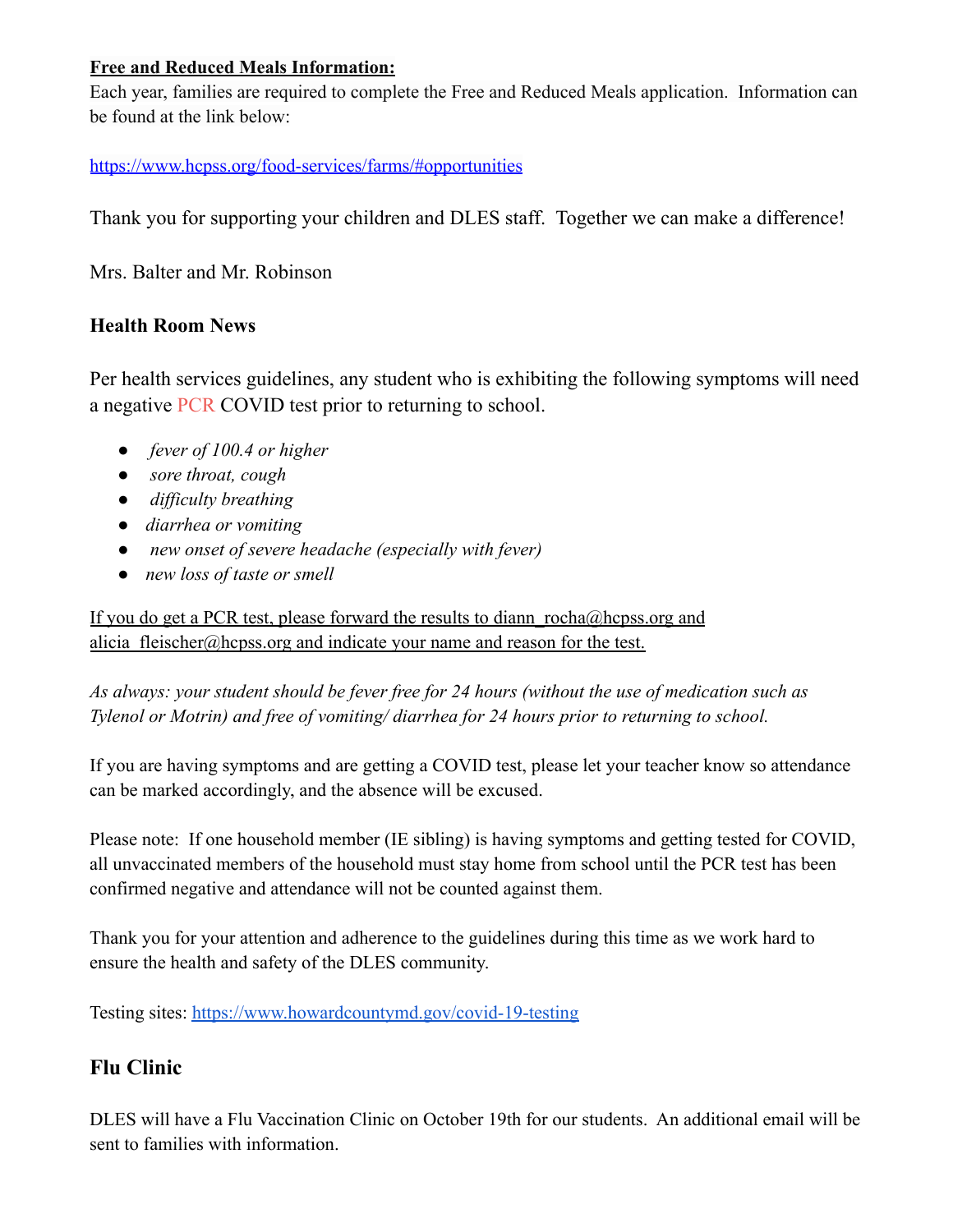### **GT News**

Howard County GT Program Parent Academy, October 13 and 14, 2021

HCPSS families interested in the Gifted and Talented (GT) Program are invited to come learn about the advanced-level offerings available and how their students can become involved. The evening will begin with an overview of GT Education Program offerings followed by a question and answer session with Central Office GT Education Program staff. Elementary and Secondary programs will be covered on separate days. Families may attend one or both nights. Registration is required for these events.

*Elementary Focus: Wednesday, October 13, 7 – 8:00 p.m., being held virtually via Microsoft Teams*

*Secondary Focus: Thursday, October 14, 7-8:00 p.m., being held virtually via Microsoft Teams*

For more information and to register, please visit the HCPSS GT Program Parent [Academy](https://news.hcpss.org/news-posts/2021/09/howard-county-g-t-program-parent-academy-octobter-13-and-14/) [announcement.](https://news.hcpss.org/news-posts/2021/09/howard-county-g-t-program-parent-academy-octobter-13-and-14/)

If you are interested and available to be a Gifted and Talented Advisor Council (GTAC) Parent Representative for our school community for this academic year, please register at <https://forms.gle/9Pxkm9bvchTEwKrA8>

**Parent Representative Job Description**: Parent Representatives are the bridge between the GTAC and their school communities.

#### **Primary Responsibilities:**

- Sharing GTAC news with your school. For example, we will send you GTAC "Highlights" for you to share at platforms, such as PTA meetings. If a GTAC update is not currently part of your PTA meeting agenda, please contact your PTA President and request to continuously share GTAC highlights at upcoming PTA meetings;
- Promoting GTAC-sponsored events at your school, like our Parent Academies and the Educator Recognition Event. GTAC will continuously share news/events and flyers to post in your PTA e-mailings and/or school display; and
- Supporting your GT Resource Teacher(s). Occasionally checking in with them to see if/how you can provide any help or assistance with routine activities and/or with special events.

#### **Additional Responsibilities (optional):**

● Attend the Steering Committee Meetings in effort to obtain news firsthand and/or actively participate by volunteering to serve on the Steering Committee, and/or advocate for the GT Program with the Board of Education.